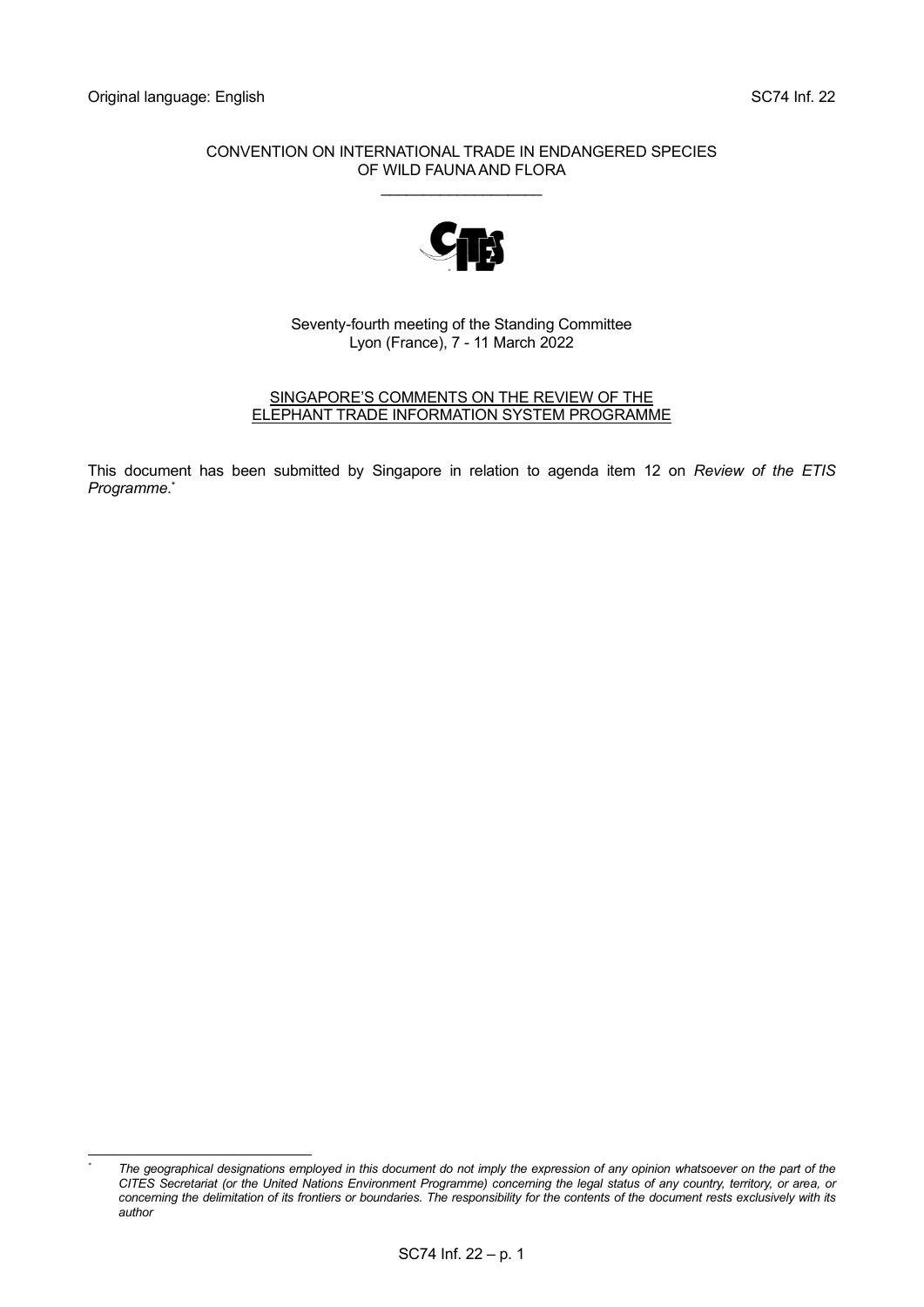**Convention on International Trade in Endangered Species of Wild Fauna and Flora (CITES) – Singapore's Comments on the Review of the Elephant Trade Information System (ETIS) Programme for the 74th Meeting of the Standing Committee to CITES (SC74)**

## **Introduction**

1. Singapore has previously provided comments on the ETIS methodology in the dossier submitted on  $19<sup>th</sup>$  January 2017.<sup>1</sup> To recap, Singapore has previously raised a number of issues that pertain to ETIS's operations, data collection, validation, and management, and concerns regarding a lack of consultations, clarity in methodology, and verification of data. Following the responses to Singapore's comments in SC69 Inf.22, Singapore has also followed up with a submission of observations in February 2018.

2. At its 70<sup>th</sup> meeting (SC70), the Standing Committee adopted the Terms of Reference for a review of the ETIS programme in the Annex to document SC70 Com.15. As reflected in document SC70 Sum.12 (rev 1) in connection to the review of the ETIS programme, the Standing Committee made the following request:

"The Standing Committee requested the Secretariat to:

ii) issue a Notification to Parties requesting Parties to submit written observations on the ETIS methodology to be considered in the review process to the Secretariat by 28 February 2019; and to provide financial support for the review of the ETIS programme."

3. In response to the above-mentioned call for submissions by the Secretariat, Singapore submitted our observations on 25 February 2019

<sup>1</sup> see document SC69 Doc. 29.3 Annex 5, Appendix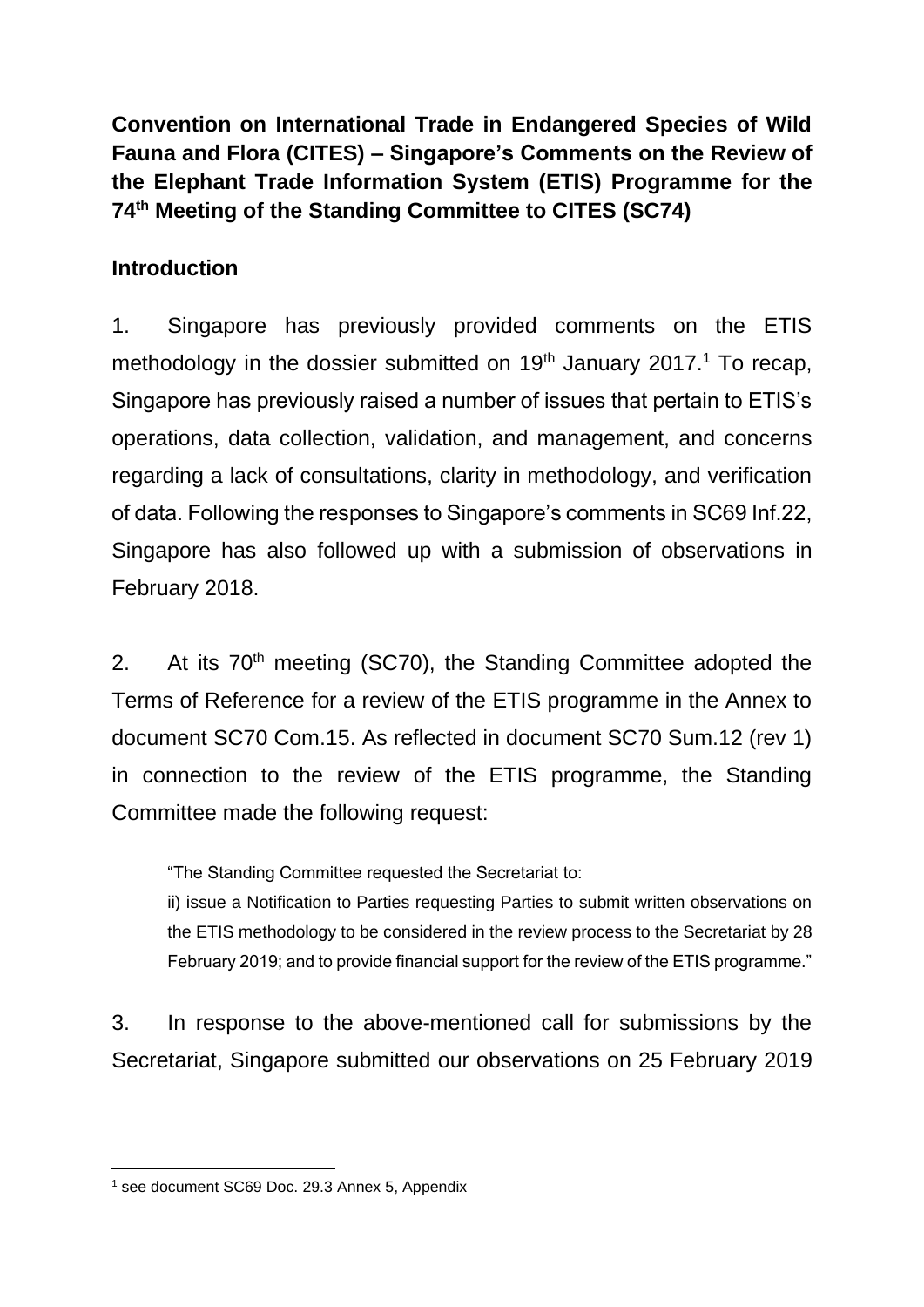on the ETIS methodology in Annex A for the Secretariat and the MIKE-ETIS Technical Advisory Group to consider in the review process.

4. Singapore would like to thank the Secretariat for preparing the report on the review of the ETIS programme (SC74 Doc.12) based on CoP18 (Doc.69.1) and thank the independent consultants on the full review reports (SC Information Document 1).

#### **Comments on review findings of the ETIS programme**

5. The ETIS analysis is the instrument used to provide the basis for identifying parties for participation in the NIAP process. To be credible, there is a critical need for transparency, objectivity and clarity in the process and approach. Transparency cannot be hindered by capacity constraints.

6. The review findings have confirmed concerns which Singapore raised previously on the ETIS methodology, including the implications of making assumptions, the implications of using weak proxy variables and the effect of each proxy variates. Such limitations should be clearly explained to Parties. The cluster analysis part of the ETIS methodology remains unclear and subjective. There is still no explanation as to whether the clustering is based on previous years' reports or particular statistical criterion. The consultants also recognised this as one of the main limitations of their review was the understanding of the cluster analysis, as the consultants were not able to engage the main statisticians responsible for the formulation of the ETIS methodology.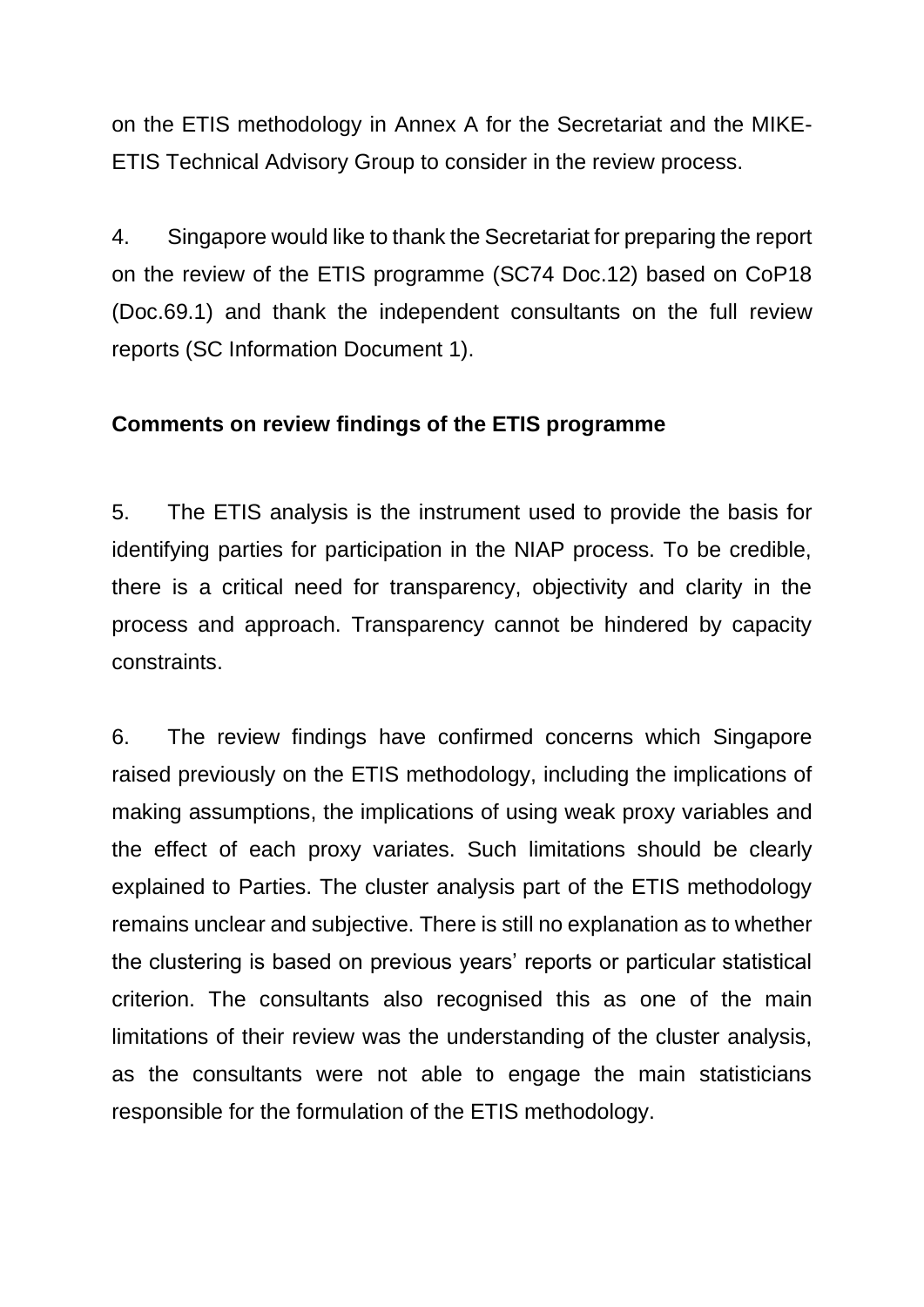## **Data Verification**

7. At its  $70<sup>th</sup>$  meeting<sup>2</sup>, the Standing Committee requested TRAFFIC to compile aggregated summaries of the validated ETIS data for presentation on the CITES website and Parties should continue to be involved in the validation of ETIS data. Singapore retrieved the aggregate data on the CITES website and found discrepancy between the data submitted by Singapore and the data used in the analysis. TRAFFIC explained that worked ivory weights were adjusted to account<sup>3</sup> for wastage during processing. Adjusted data should be annotated and justified. This will facilitate parties to understand and validate the data accordingly. TRAFFIC needs to provide how 30% of raw ivory was lost during processing was determined.

8. On the applicability and appropriateness of data sources and use of data, we agree with the review findings that a more comprehensive, in depth and clearer explanation of the data sources used by TRAFFIC must be provided to the Parties. In addition, Singapore would like to reiterate that Parties must be consulted on data analysis and interpretation as well and not only the MIKE-ETIS-TAG in accordance Paragraph 5 of Annex 1 of the Resolution 10.10 (Rev. CoP18).

<sup>2</sup> SC70 Summary Record, Agenda item 49 Decision 17.218 (Rev.CoP18)

<sup>3</sup> TRAFFIC analyst, Sharon Baruch-Mordo explained that on raw ivory equivalent (RIE) conversion where it was determined that 0.3 is wasted when processing ivory. Hence the data used for TRAFFIC analysis was divided by 0.7 to compute the raw ivory data.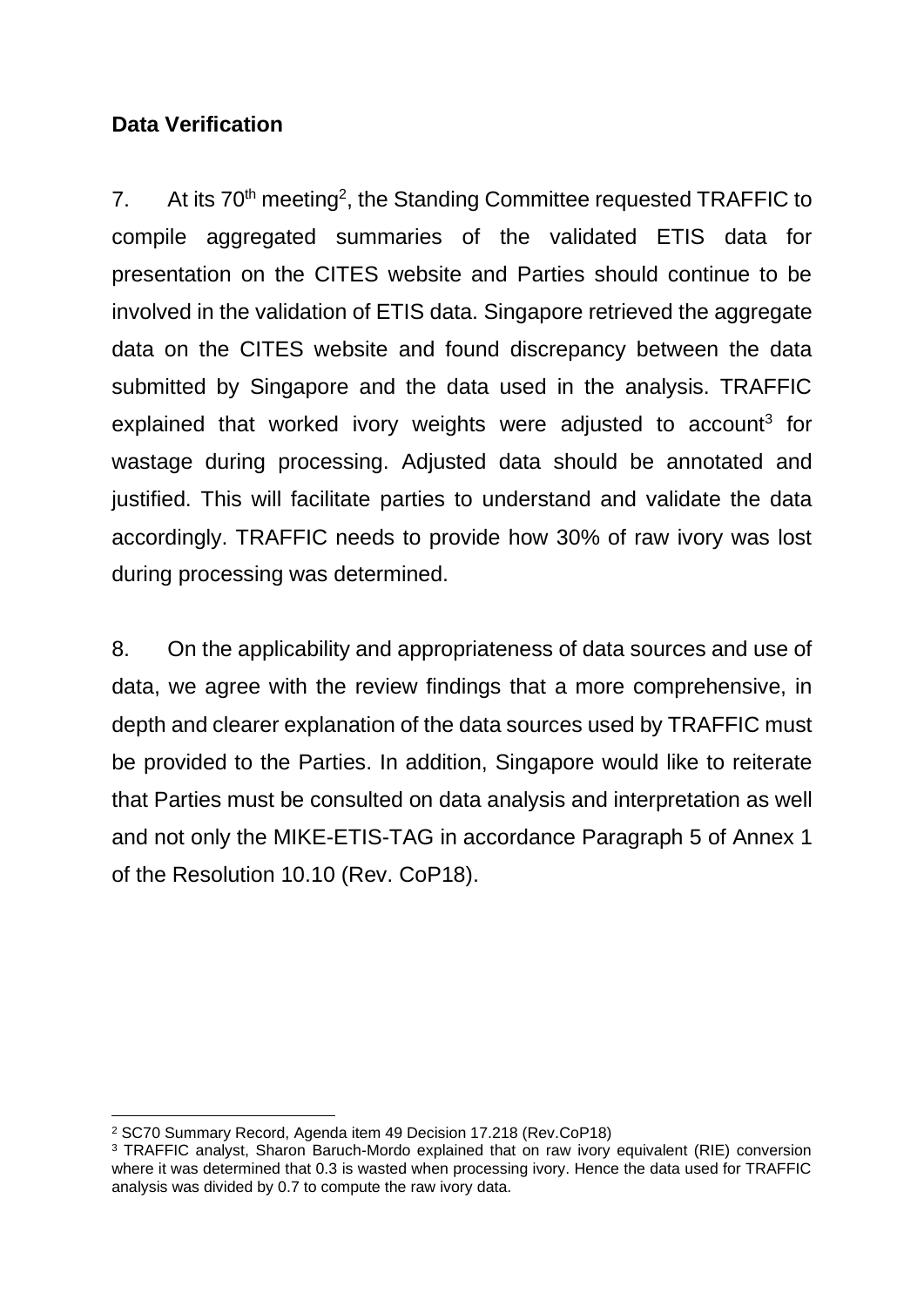#### **Concerns on ETIS Methodology**

9. Singapore also earlier registered our concerns with the ETIS cluster analysis in the information dossier sent in January 2017<sup>4</sup> and on 25 February 2019. Our concerns were similar reflected in the review report, which urgently needs to be addressed.

10. First, while the cluster analysis seeks to "identify countries with similar trade characteristics", the report acknowledges that "not all groups have a clear cohesion in terms of all definable characteristics". This can result in generalisations at the cluster level that misrepresent individual countries' positions.

11. Second, Singapore remains concerned about the use of proxy variables to obtain the estimates used for the cluster analysis. Singapore earlier highlighted that the proxy variables are likely weakly related to both seizure and report rates, and also pointed out issues with the use of Deviance Information Criteria<sup>5</sup> to select these proxy variables.<sup>6</sup>

12. With regard to specific proxy variables, Singapore has raised issues on the use of the *Law Enforcement (LE) Ratio* as a proxy variable to determine seizure rates across countries as the LE Ratio is likely to be biased against countries at the start of the trade chain.<sup>7</sup> While TRAFFIC

<sup>4</sup> Please see document SC69 Doc.29.3 Annex 5 (Appendix).

<sup>5</sup> Deviance Information Criteria (DIC) is implemented in OpenBUGS which is a software for the Bayesian analysis of complex statistical models.

 $6$  Li et al (2015) and Chan and Grant (2016).

 $<sup>7</sup>$  The LE Ratio of a country is defined as the number of seizures made within a country divided by the</sup> total number of seizures a country was involved in. It is more likely for a source country at the start of the trade chain to have a lower LE Ratio compared to a destination country at the end of the chain. This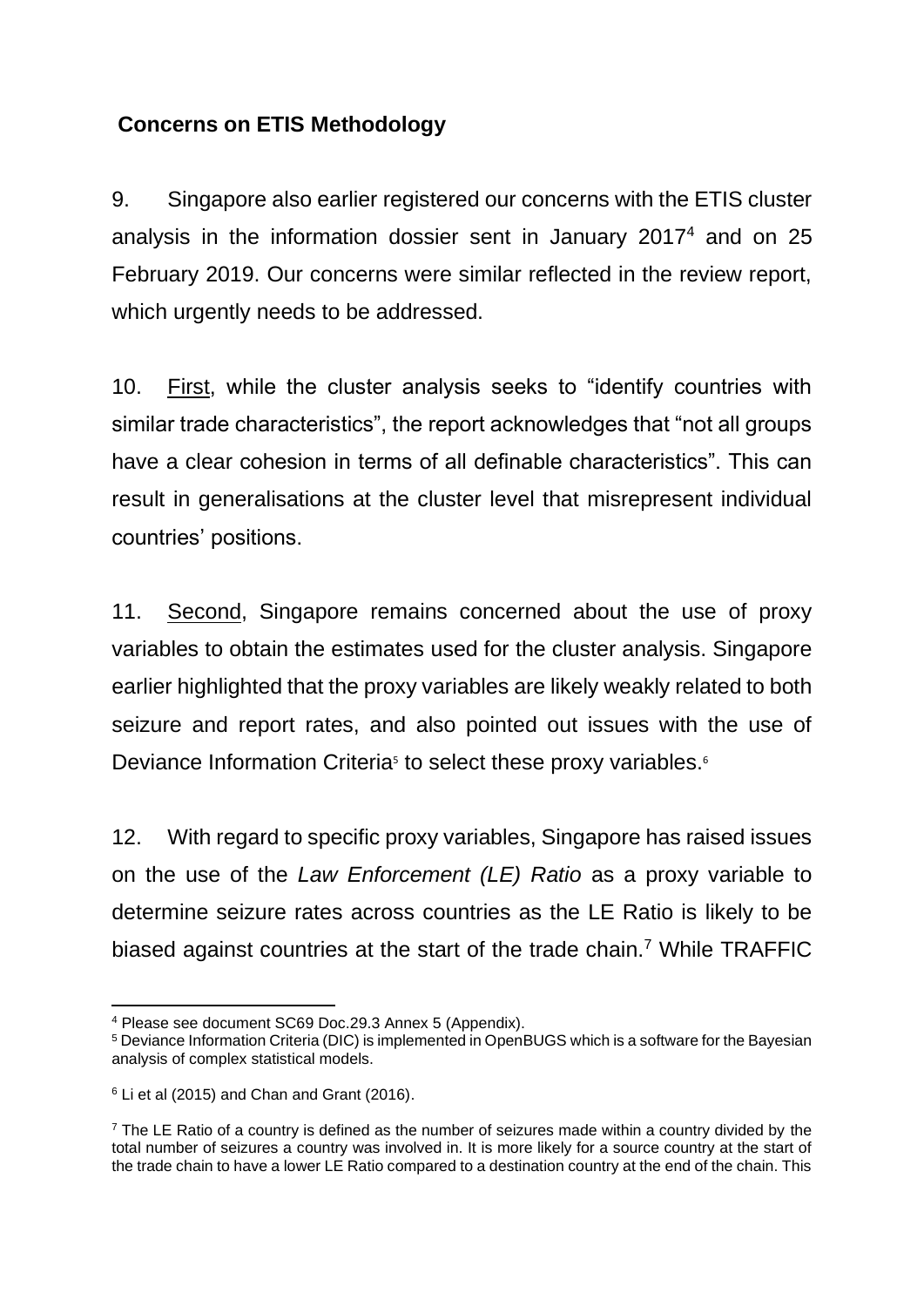has introduced the new Trade Chain Index to attempt to reduce this bias, the use of the LE Ratio as a proxy variable to determine seizure rates across countries remains questionable. The ETIS analysis also uses the *proportion of large-scale ivory seizures to mean weight* as a proxy variable to measure organised crime. We disagree with the assumption that "largescale movements of ivory are likely to represent organised criminal activity". The alleged use of Singapore as a transit point for illegal ivory shipments by organised crime syndicates was addressed during the CITES Secretariat's mission to Singapore in April 2017. 8

13. Finally, it remains unclear to us why clustering, which is a descriptive technique, is used as a basis for decision-making or inference about individual countries. We had previously pointed out the lack of justification and inconsistencies across ETIS reports (e.g. the cut-off point in the dendrogram<sup>9</sup>, which determines the number of clusters). The report acknowledges that the clustering method is "subjective to a degree". It is especially given this subjectivity that we are concerned that the categorisation of Parties, which forms the foundation for recommendations for the NIAP process, is done on the basis of clustering instead of prioritising countries' individual contexts.

is because a source country has more opportunity to be implicated in other countries' seizures down the chain, thereby increasing its total number of seizures.

<sup>&</sup>lt;sup>8</sup> The report SC69 Doc. 29.3 A5, that Singapore submitted on 27 September 2017, touched on this aspect of the Secretariat's mission to Singapore. In response to allegations that illegal syndicates could choose to route their cargoes through Singapore, we clarified that neither shippers nor consignees can choose to route their cargoes through any specific transhipment port, as shipping routes are worked out by a central planner at carriers' headquarters. We have also explained that illegal syndicates would not store containers with illegal goods at our port as the costs are prohibitive, given our port's limited land area and high traffic. In addition, as dwell time is a key performance indicator, it would be conspicuous for any container to be staying unduly long.

<sup>9</sup> Refer to Figure 7 of the ETIS report. In 2009, the cut-off height was well under 5 on the y-axis. In 2013, it was above 5. In 2016, it was under 5. In 2019, it was again above 5.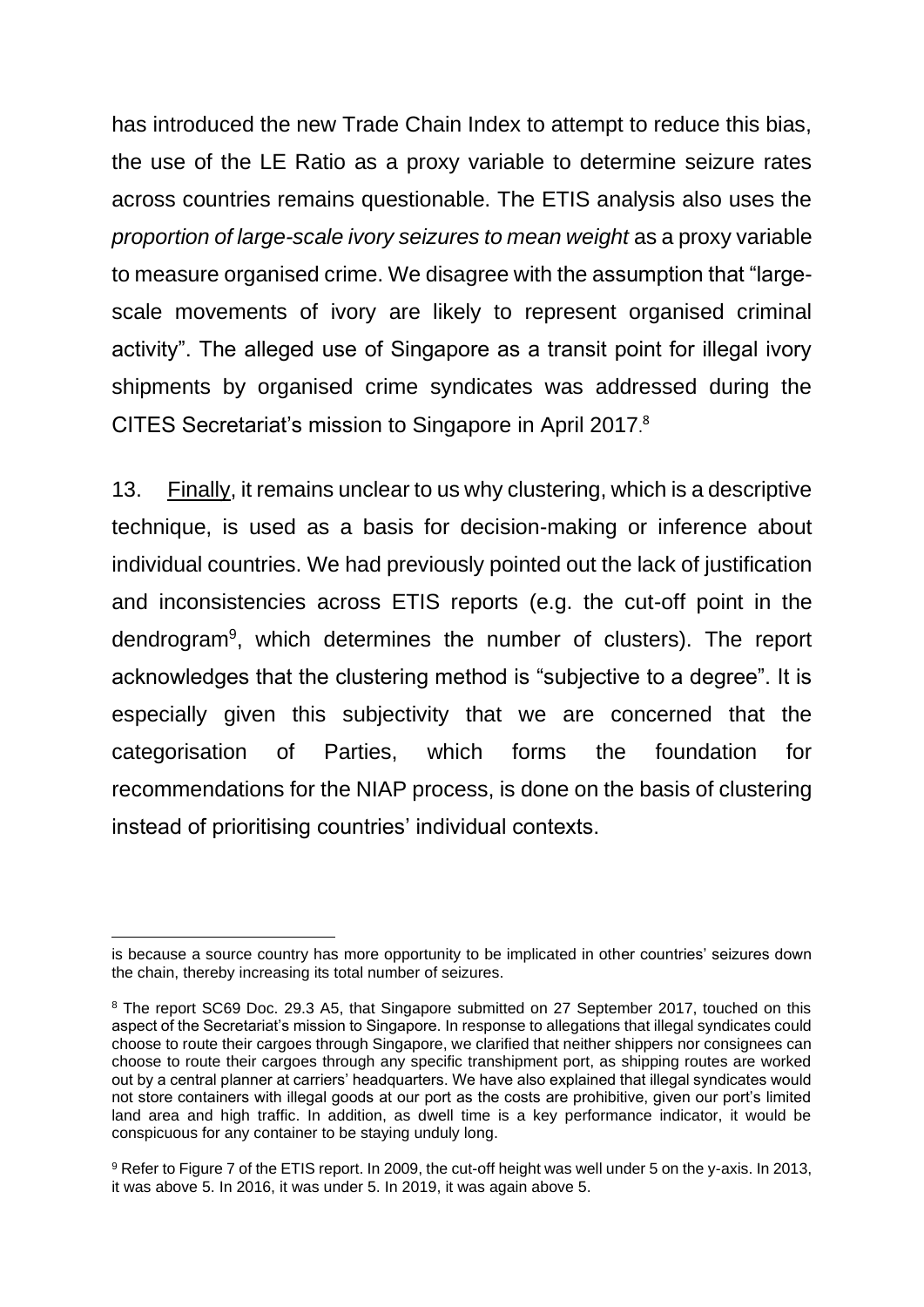14. The review acknowledged that the current and future covariates or proxy variables to be used for ETIS analyses must be thoroughly tested and validated. It is important that parties should be informed and understand the testing and validation process of the covariates.

15. Singapore would like to urge MIKE-ETIS Technical Advisory Group to pay careful attention to the statistical tools used in the ETIS methodology. In particular, all existing & future statistical tools used must be properly assessed (i.e. whether it is suitable for decision making) and checked for robustness before usage.

## **Ivory Trade Chain**

16. Despite all the preceding issues, a new variable, the "Trade Chain Index", has been introduced. It is also not clear the extent of the impact of this variable on LE Ratio.

17. ETIS analysis needs to be clear and transparent and able to stand up to reasoning. For instance, if high tonnage of seizures is taken in the analysis to imply that a transit country is affected by ivory trade and thus accorded an adverse high score in the ivory trade scale and resulting in the country being listed, then this approach could have a perverse effect on enforcement efforts.

18. Transiting countries that do their due diligence in detecting and seizing large quantity of illegal ivory specimens moving through their ports would be ironically penalised unjustly for doing so.